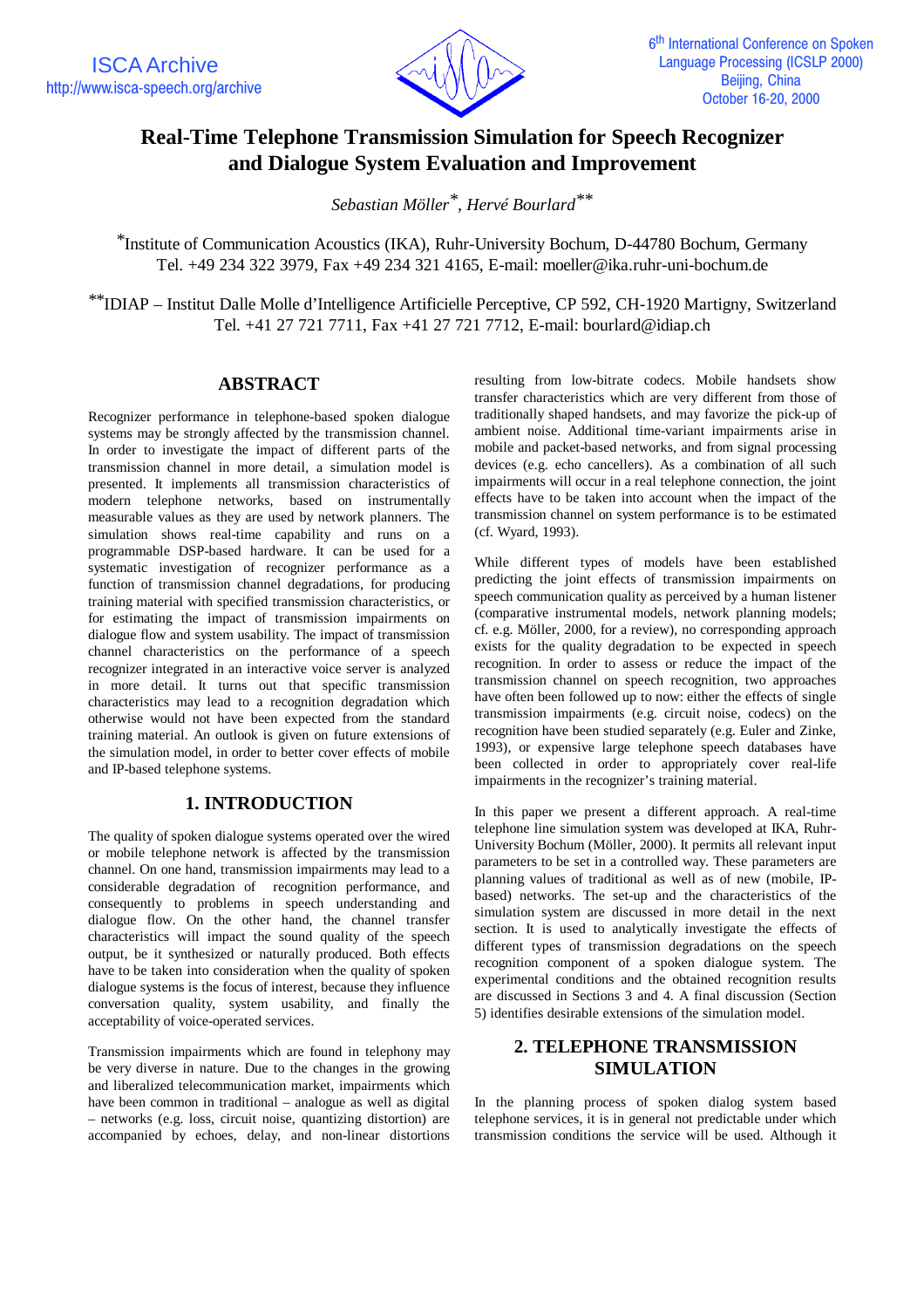may be obvious that services operated by mobile network companies will mainly be accessed through a mobile channel, or that e.g. traffic information systems will often be used by car drivers in a noisy environment, it is highly desirable to have systems which are operational under an even wider range of transmission channel and environmental characteristics. As the actual connection characteristics are not in the hands of the system developer, planning values are appropriate parameters in the developmental phase of new services. This assumption is in contrast to work carried out by Tarcisio et al. (1999). Although it is possible for the model presented here to simulate connections with specific components, this is not a necessary prerequisite of our approach.

The basis for our simulation system is a planning configuration defined by the International Telecommunication Union (ITU-T) in order to estimate end-to-end transmission performance (ITU-T Rec. G.107, 2000). This configuration considers instrumentally measurable transmission parameters of terminal, switching and connection elements used in modern – analogue as well as digital – telephone networks. Specific time-variant characteristics of mobile and packet-based networks (transmission errors, fading, etc.) are not yet taken into account. Transfer characteristics of the individual network paths are characterized by so-called loudness ratings, i.e. scalar planning values which reflect the sensitivity of the human ear to a certain extent. The same principle is applied to different noise sources, which are represented by psophometrically or Aweighted power levels. Whereas waveform coders are characterized by the amount of quantizing noise they introduce, the perceptively relevant effects of non-waveform low-bitrate coders are taken into account using an integral quality degradation factor inherent to the specific coder-decoder pair, the so-called equipment impairment factor. Details on all planning values can be found in the ITU-T literature (e.g. ITU-T Rec. G.107, 2000).

Starting from this basic planning configuration of a telephone connection, it is desirable to implement a flexible simulation model, where all transmission parameters can be adjusted in a controlled way, and within the ranges which can be expected in real networks. Real-time capability allows the model to be used in real conversations, e.g. for assessing the impact of transmission impairments on dialogue flow. For processing recognition data, it is more convenient to provide an off-line version. On the side of the human user, the simulation should be terminated with a piece of terminal equipment typical for the application, e.g. a standard or mobile handset or a handsfree terminal.

Following these requirements, a programmable DSP hardware system was chosen for model implementation. It works in realtime, thus enabling realistic conversations as well as off-line data processing. The following telephone line degradations can be modeled:

attenuation and frequency distortion of the transmission channel (send loudness ratings, *SLR*, and receive loudness ratings, *RLR*)

- continuous (white) circuit noise representing all potentially distributed noise sources, both on the channel (*Nc*, narrow-band) and at the receive side (*Nfor*, wideband)
- transmission channel bandwidth (BP with 300-3400 Hz or 50-7000 Hz)
- different speech codecs: several ITU-T codecs, as well as a North American cellular (IS-54) and proprietary codecs
- quantizing distortion due to waveform codecs (log. PCM) or D/A-A/D conversions
- ambient room noise at the send (*Ps*) and receive side (*Pr*)
- absolute delay (*Ta*)
- talker echo with one-way delay  $T$  and attenuation  $Le$
- listener echo with round-trip delay *Tr* and attenuation *WEPL*
- listener sidetone with attenuation *Lst*

The implemented structure is depicted in Figure 1. The triangles represent FIR filters or programmable attenuators, the rectangles delay lines (*T*, *Ta* and *Tr*), codecs, and the channel bandpass filter (BP). Several ITU-T standardized codecs are implemented on specific separate DSP boards. Three such boards are available to us, so it is possible to simulate asynchronous codec tandems with up to three coding-decoding processes. It can be seen from Figure 1 that all relevant speech paths (the main transmission path, the talker sidetone path, talker and listener echo paths) are modeled independently, in a full-duplex mode (indices 1 and 2). A difference to real-life networks is the implementation of the talker echo path: whereas the talker echo passes through two coding-decoding processes (the reflections normally take place at the far end hybrid), the simulation only takes into account one codingdecoding process. This compromise was made for stability reasons, due to the feedback loop which otherwise would have been formed between the two talker echo paths.

The simulation model can be connected to different types of terminal equipment, in a four-wire mode. For the experiments reported below, standard handsets were used. These handsets are characterized by their sensitivity in sending and receiving direction (expressed by the filter characteristics *SLRset* and *RLRset*), and their difference in sensitivity between direct (speech) sound and diffuse (e.g. ambient room noise) sound. Additional filters (*SLR'*, *RLR'*) permit the whole sending (*SLR = SLRset \* SLR'*) and receiving (*RLR = RLRset \* RLR'*) characteristic to be adjusted to a desired shape. Ambient room noise can be inserted at the speaker's or listener's side, via additional loudspeakers in the test cabinets. When the effects of room noise are to be taken into account, it is important to put the human communication partner into a noisy environment, in order to enclose speaking style variations (Lombard reflex) in the test set-up.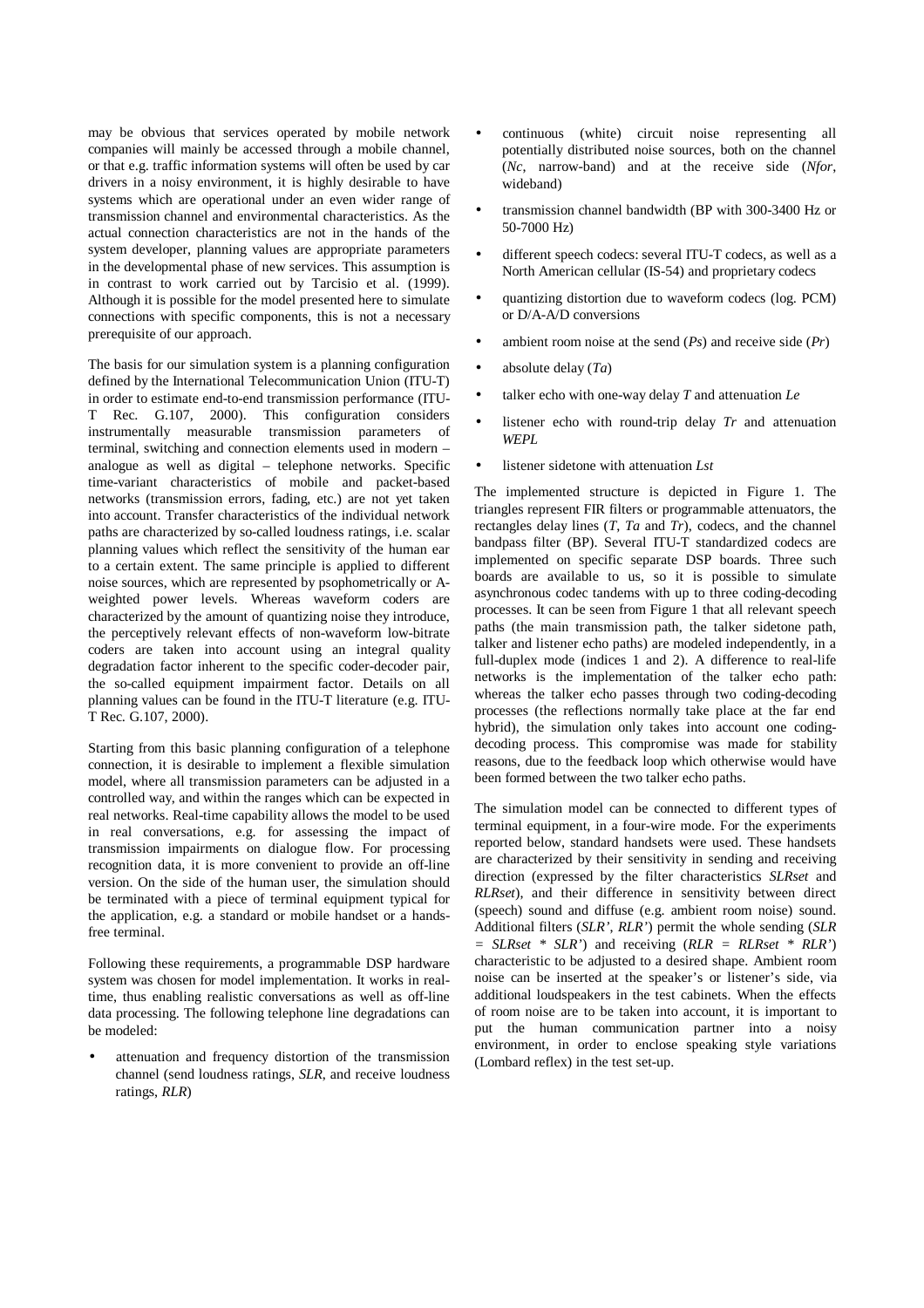

**Figure 1:** Configuration of the telephone line simulation model. Gray boxes represent terminal equipment, e.g. handsets, the dashed line shows the transmission set-up for Section 3. All parameters are discussed in the text.

The system presented above has originally been implemented in order to assess the effects of transmission impairments on speech communication quality between humans. For that aim, both sides can be connected to standard terminal equipment. For investigating the impact of the transmission channel on a spoken dialogue system, the latter can be connected to one side of the transmission line, replacing one of the gray boxes. The *SLR'* and *RLR'* filters at that side may then be used to model the transmission characteristics between the system connection and the network reference point. In this case, room noise at the dialogue system's side will not be inserted, and *Lst* will be set to infinity.

### **3. APPLICATION TO SPEECH RECOGNIZER ASSESSMENT**

The system's capabilities make it a very useful tool for three different applications: (1) to assess the impact of joint transmission impairments on the performance of a speech recognizer, (2) to produce a large amount of recognizer training material with defined transmission characteristics, thus multiplying the available data amount, and (3) its real-time capability allows the effects of transmission impairments on the course of the dialogue to be assessed, including speech understanding and dialogue managing strategies. In the primary study reported here, we investigated the first point in more detail.

Our test object is a continuous speech recognizer which is part of an interactive voice server. This server provides information on the restaurants of the city of Martigny, Switzerland, integrating voice and internet access. It has been implemented as a part of the Swiss CTI-funded InfoVOX project. At the time the experiments have been carried out, only a first nonoptimized prototype version of the recognizer was available. Thus, the overall level of recognition results will reflect the developmental phase they have been obtained in.

The large-vocabulary continuous Swiss-French speech recognizer is a hybrid HMM/ANN system. ANN weights, HMM phone models and phone prior probabilities have been trained on the Swiss-French PolyPhone Database (Chollet et al., 1996), using 4,293 information service calls (2,407 female, 1,886 male speakers) which have been collected over the Swiss telephone network. The recognizer's dictionary was built from 255 initial Wizard-of-Oz dialogue transcriptions on the restaurant information task. The same transcriptions were used to set up 2-gram and 3-gram language models. Log-RASTA feature coefficients consisted of 12 MFCC coefficients, 12 derivations, plus energy and energy derivations, using a 10th order LPC analysis and 17 critical band filters.

**Table 1:** Telephone line transmission parameters. All other parameters have been set to their default values, as given in ITU-T Rec. G.107 (2000).

| # | SLR' | RLR'           | Nc      | codec              | note          |  |
|---|------|----------------|---------|--------------------|---------------|--|
|   | (dB) | (dB)           | (dBm0p) |                    |               |  |
| A | 8    | 2              | $-70$   | G.711              | default       |  |
| B | 8    | 2              | $-55$   | G.711              | low noise     |  |
| C | 8    | 2              | $-40$   | G.711              | high noise    |  |
| D | 13   | 7              | $-70$   | G.711              | quiet conn.   |  |
| E | 8    | 2              | $-70$   | $G.726$ (32kbit/s) | <b>DCME</b>   |  |
| F | 8    | 2              | $-70$   | G.728 (16kbit/s)   | <b>DECT</b>   |  |
| G | 8    | 2              | $-70$   | $G.729$ (8kbit/s)  |               |  |
| H | 8    | $\overline{c}$ | $-70$   | $IS-54$            | NA cellular   |  |
| I | 8    | 2              | $-55$   | $IS-54$            | noise+cell.   |  |
| J | 8    | 2              | $-40$   | $IS-54$            | noise+cell.   |  |
| K | 8    | $\overline{c}$ | $-70$   | MNRU, O=20dB       | sig. corr. n. |  |
| L | 8    | 2              | $-70$   | MNRU. $O=10dB$     | sig. corr. n. |  |